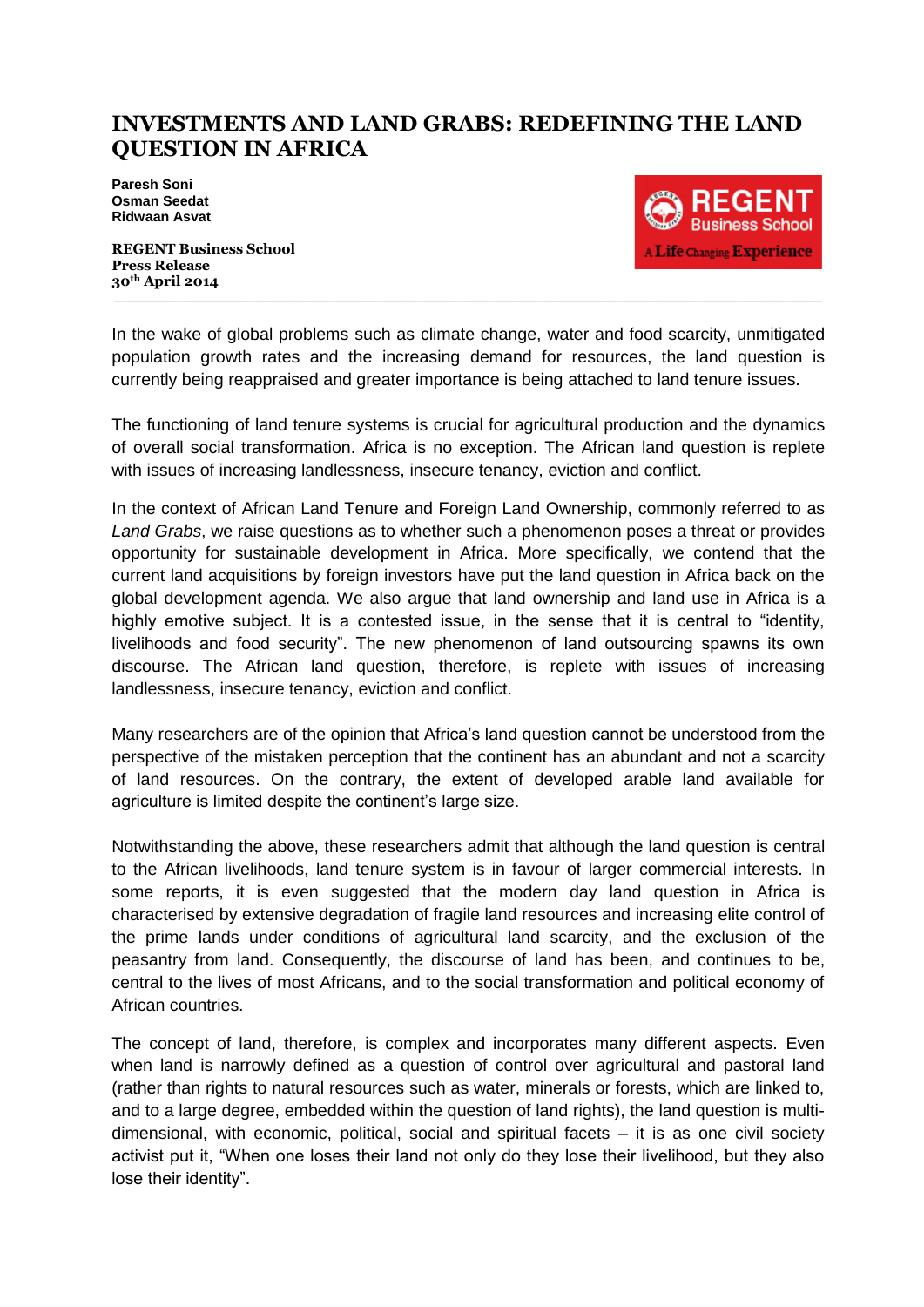The land question stems from the fact that in Africa, many people have no documentation for their ownership of land. Instead, communities believe that they own their land because they have lived there for thousands of years.

In recent times, though, governments of various African states have begun to embrace tenure dualism in a more proactive and enduring way. Yet, it would seem that even in the contemporary period, the statist approach, through land reform programmes has completely failed to establish functioning land tenure systems for all their people.

Many governments still ignore the interconnection between customary and statutory law, vacillate between semi-feudal, socialist and capitalist experiments with imported legislative blueprints, and allow rent-seeking, corruption and land grabbing by new and old elites.

In fact, during the period 2007 to 2008, when the food insecurity crises pervaded the globe, the land question and tenure systems took on a new meaning and direction. Africa has become the new frontier for global food and agro-fuel production. Billions of dollars are being mobilised to create the infrastructure that will connect more of Africa's farmland to global markets, and billions more are being mobilised by investors to take over those farmlands to produce for foreign markets.

In a rapidly globalizing world, land demands are to an increasing extent driven by factors anchored exogenously. Products derived from land use are often not consumed where they are produced. The globalisation of the economy implies that local land use changes are increasingly driven by demands for products that are part of commodity chains with a large geographical span. Local human needs and local capital input are not necessarily as important determinants for land as was the case in many land use systems before the phenomena of globalisation swept the world. In this respect, the land question in Africa has come to the fore, once again. However, this time around, Africa has become the new frontier of land acquisitions – not by local people, but by foreigners.

Various terminologies have been used to describe the phenomenon of land outsourcing in Africa and other developing countries. Terms such as "commercialisation", "colonisation", "new imperialism", neo-colonialism", "land grabbing", "agro- investments" and "new land invasions" are being used to describe the land acquisition process in Africa.

Some investigators contend that the direct control of land by foreign companies is only part of a general trend towards the commodification of land in Africa. They warn that in this period of globalisation, a new inherent tension of security of property rights is born in a hegemonic form, and this in turn, is based on the right to exclude and alienate land. In this respect, it is the peasantry which suffers the most, especially being alienated and evicted from their customary land, once again.

A combination of higher and more volatile global commodity prices, demand for green energy, population growth, urbanization and globalisation and its overall effects on economic development are the main macro-level factors that have contributed to the land grab phenomena. More specifically, though, the strategic programmes for land acquisition are of food security, particularly in the investor countries, bio-fuels for energy markets in the developed world, finance and hedge funds for land speculation, and more recently, biochar production for the carbon market accreditation.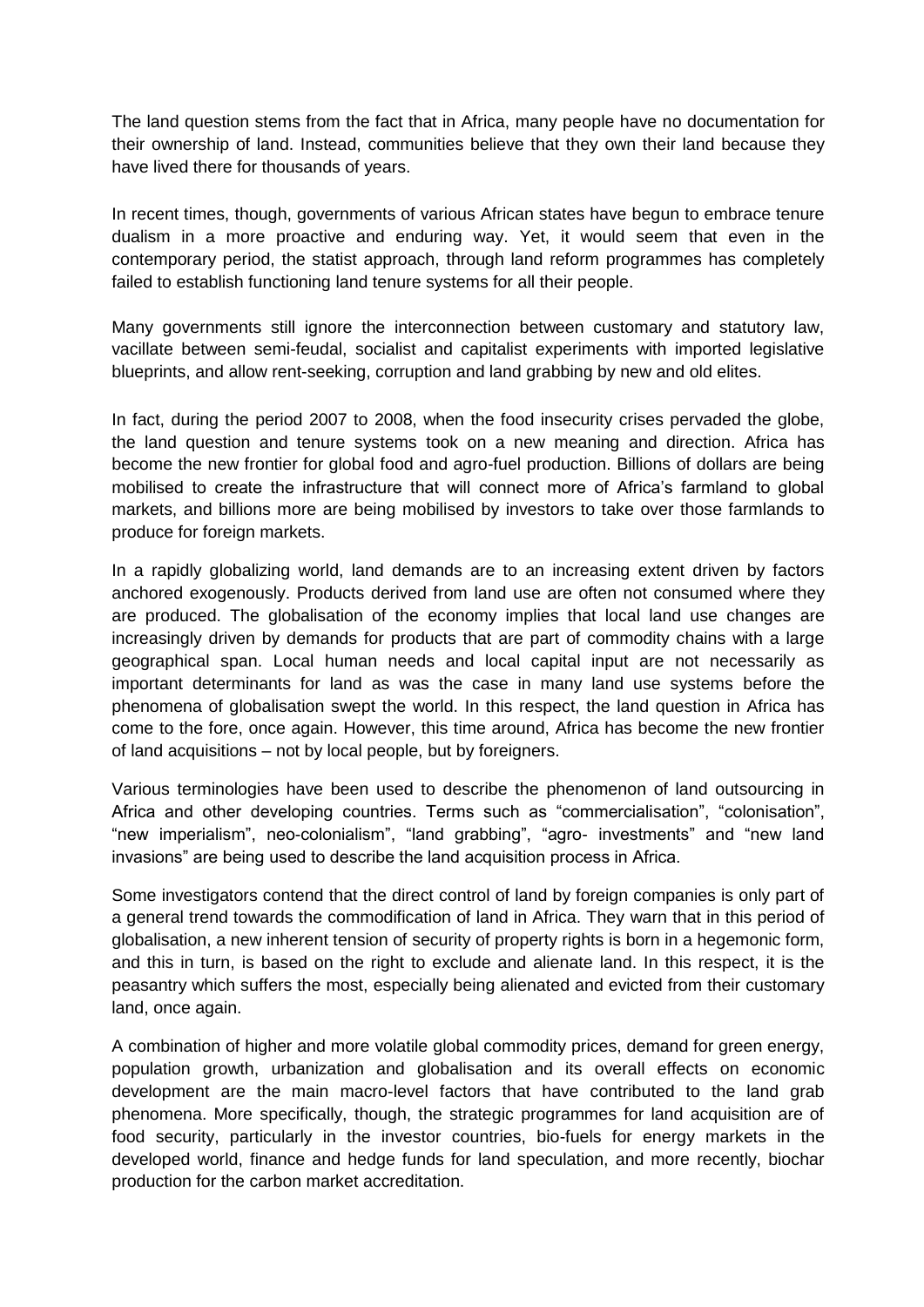Given the recent financial meltdown, all sorts of players in the finance and food industries, investment houses that manage workers' pensions, private equity funds looking for a fast turnover, hedge funds which are driven off the now collapsed derivatives market and grain traders seeking new strategies for growth are turning to land, for both food and fuel production - as a new source of profit. Land itself is not a typical investment for a lot of these transnational firms. Indeed, land is so fraught with political conflict that many countries don't even allow foreigners to own it. And land doesn't appreciate overnight like gold.

To get a return, investors need to raise the productive capacities of the land. But the food and financial crises combined have turned agricultural land into a new strategic asset. Globally, food prices are high and land prices are low and most of the "solutions" to the food crisis talk about pumping more food out of the land that is available. Clearly, there is money to be made by getting control of the best soils, near available water supplies, as fast as possible.

While the benefits for land-seekers are obvious, the benefits to African countries may not be as apparent. For example, one of the most important patterns to notice in these transnational land acquisitions is the limited importance of financial transfers. Recent reports by the Food and Agricultural Organisation reveal that the main benefit to the host country is perceived to be investor commitments like employment creation and infrastructure development.

Similarly, other reports indicate that such land agreements can provide macro-level benefits like GDP growth and greater government revenue, raise local living standards, and bring technology, capital and market access. In addition, improving the productivity of African agriculture undoubtedly serves as a huge point of interest for governments seeking foreign investment and in turn transnational land leases.

Despite the possibility for benefits associated with such land transfers, reactions from landbased movements, civil society organisations and organisations like the Oakland Institute and GRAIN have been highly critical and the perceived costs to the local land users appear high. Complaints about the lack of transparency in land agreements are widespread, a problem which can easily spur corruption and unfair negotiations. Many reports describe unbalanced power relationships where rich governments or international companies have an obvious advantage in negotiating with African nations that may not always be politically stable or respectful of the rights of their citizens and may lack the institutional frameworks necessary to enforce contracts.

Similarly, the issue of land tenure comes up repeatedly, as African governments are criticized for failing to protect their agricultural workers from exploitation in this regard and accused of leasing land that they only "nominally own." Land deals are often done in secret without informing the current land users, which causes them to be suddenly dispossessed. Such A position is defensible because in Africa, where much of the land is held under customary tenure, the government is the 'owner' of the land, and they may not always consult with or get the consent of people who will be affected.

Land grabs in the contemporary period are reminiscent of the colonial era with foreign nations again staking a claim on the continent. Moreover, since African governments are partnering with foreign investors in the land grab, onlookers are left to question if this is another case of corrupt African leaders selling their citizens short or simply governments pursuing an